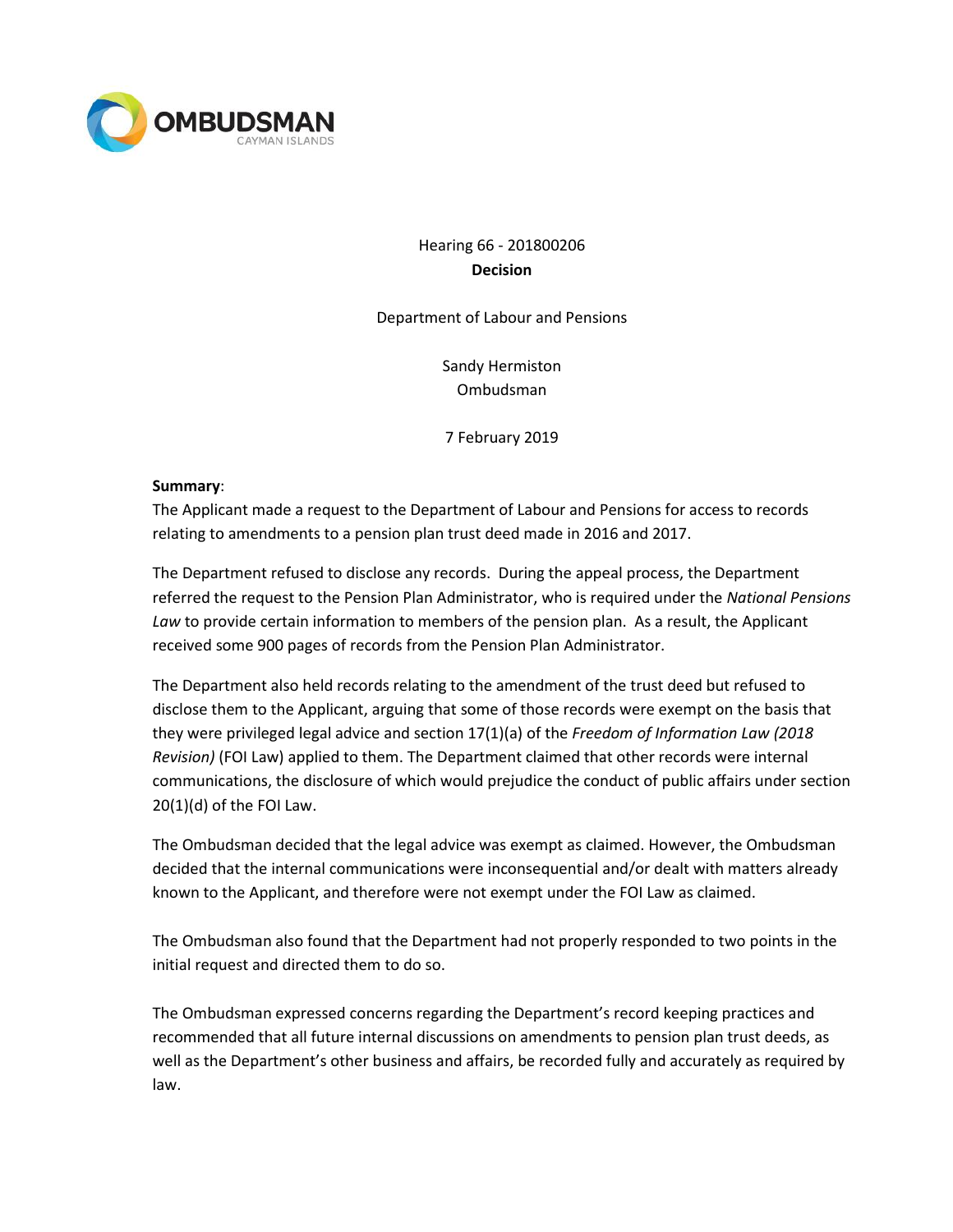## **Statutes<sup>1</sup> Considered:**

*Freedom of Information Law (2018 Revision)* (FOI Law) *Freedom of Information (General) Regulations 2008* (FOI Regulations) *National Pensions (Amendment) Law 2016* (NPL) *National Pensions (General) (Amendment) Regulations 2017* (NPR)

#### **Contents:**

### **A. INTRODUCTION**

[1] On 24 October 2017 the Applicant requested the following records from the Department of Labour and Pensions (the Department):

> *the entire records in any way related to the Cayman Islands Chamber of Commerce Trust Deed and all proposed amendments thereof held by the Pension Minister, Pension Ministry, Superintendent of Pensions/National Pension Office and the National Pension Board.*

- [2] On 7 December 2017 the Applicant repeated the request and also asked for records covering the time since the initial request had been made.
- [3] The request named a wide variety of records, including correspondence, reports, legal opinions, payments, memoranda, agendas and minutes of meetings, phone logs and conversation records, investigations, court actions, entities consulted, and records relied on by the Superintendent of Pensions in ensuring legal compliance and approving pension plan amendments.
- [4] The request excluded certain records, including specific records relating to the Trust Deed and records released in response to a previous FOI request.

 $\overline{a}$ 

<sup>1</sup> In this decision all references to "sections" are to sections of *the Freedom of Information Law (2018 Revision),* and all references to regulations are to the *Freedom of Information (General) Regulations 2008*, unless otherwise specified.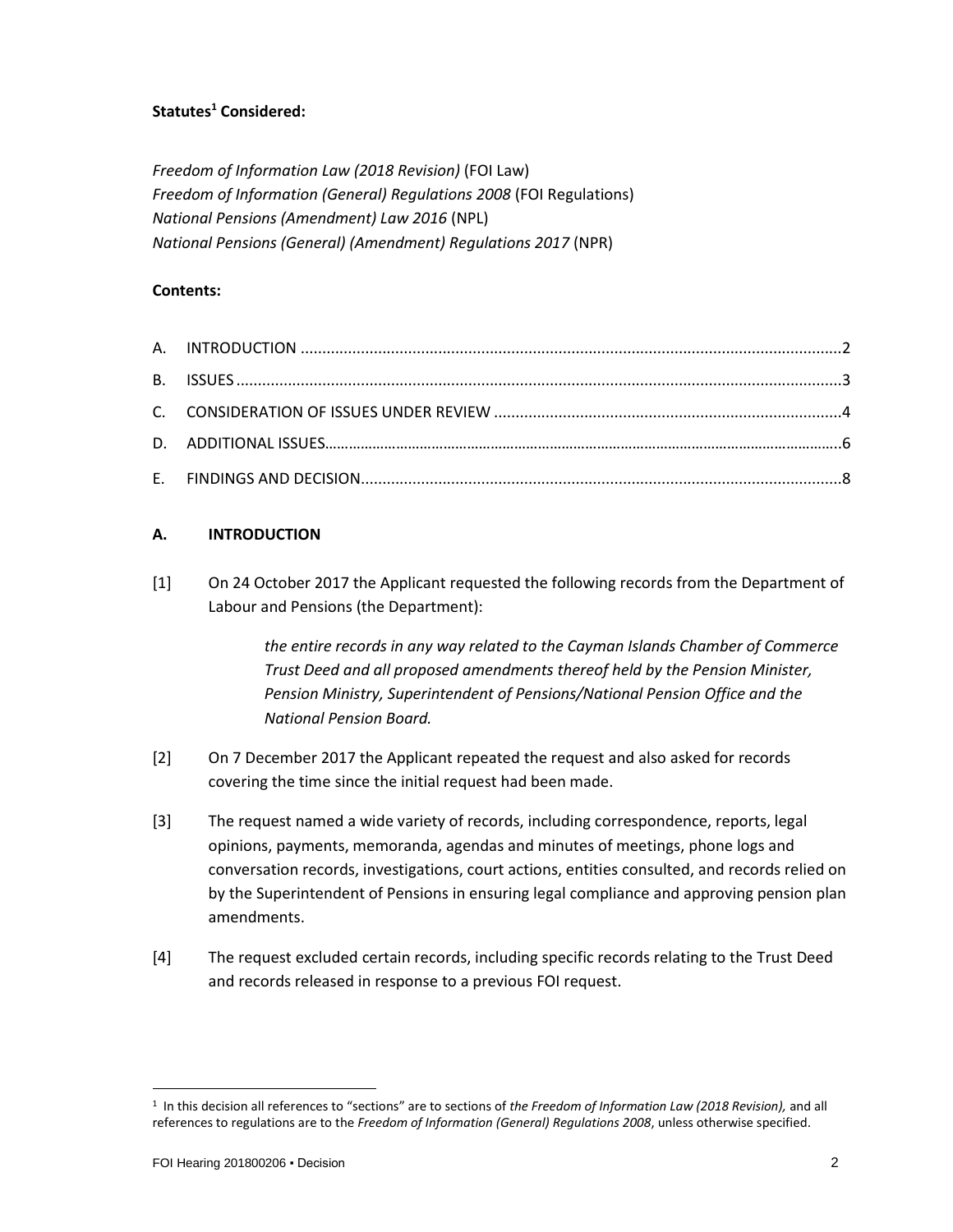- [5] On 5 January 2018 the Department denied access, relying on the exemptions in sections  $17(1)(a)$  (legal professional privilege),  $20(1)(c)$  (legal advice provided by the Attorney General), 21(1) (commercial interests), and 23(1) (personal information).
- [6] An internal review was conducted and on 3 February 2018 and the Chief Policy Officer of the responsible Ministry confirmed the denial of access. The Applicant then appealed to the Office of the Ombudsman.
- [7] During the appeal process, the Department forwarded the Applicant's request to the Chamber Pension Plan Administrators (PPA) who, in accordance with the *National Pensions (Amendment) Law 2016 (NPL)* and the *National Pensions (General) Regulations (2011 Revision) (NPR),* released a large number of records (some 900 pages) to the Applicant. Included in that disclosure was legal advice received from their own lawyers.
- [8] During the informal resolution process stage of the appeal there were numerous communications and meetings between Ombudsman staff and the Department. Upon completion of a review of the responsive records, Ombudsman staff asked the Department to look for additional records including records relating to the step-by-step process to amend the Trust Deed. Eventually all of its correspondence with the Chamber was made available, but this process was not completed until well after commencement of the hearing.
- [9] The present hearing considers the ongoing dispute over access to:
	- records purporting to contain legal advice provided to the Department; and
	- internal communications not already provided to the Applicant by the PPA.

## **B. ISSUES**

- (a) Whether the documents purporting to contain legal advice are exempt under sections 17(1)(a) and  $20(1)(c)$  of the Law.
- (b) Whether the additional internal communications within the DPL are exempt under section 20(1)(d) of the Law.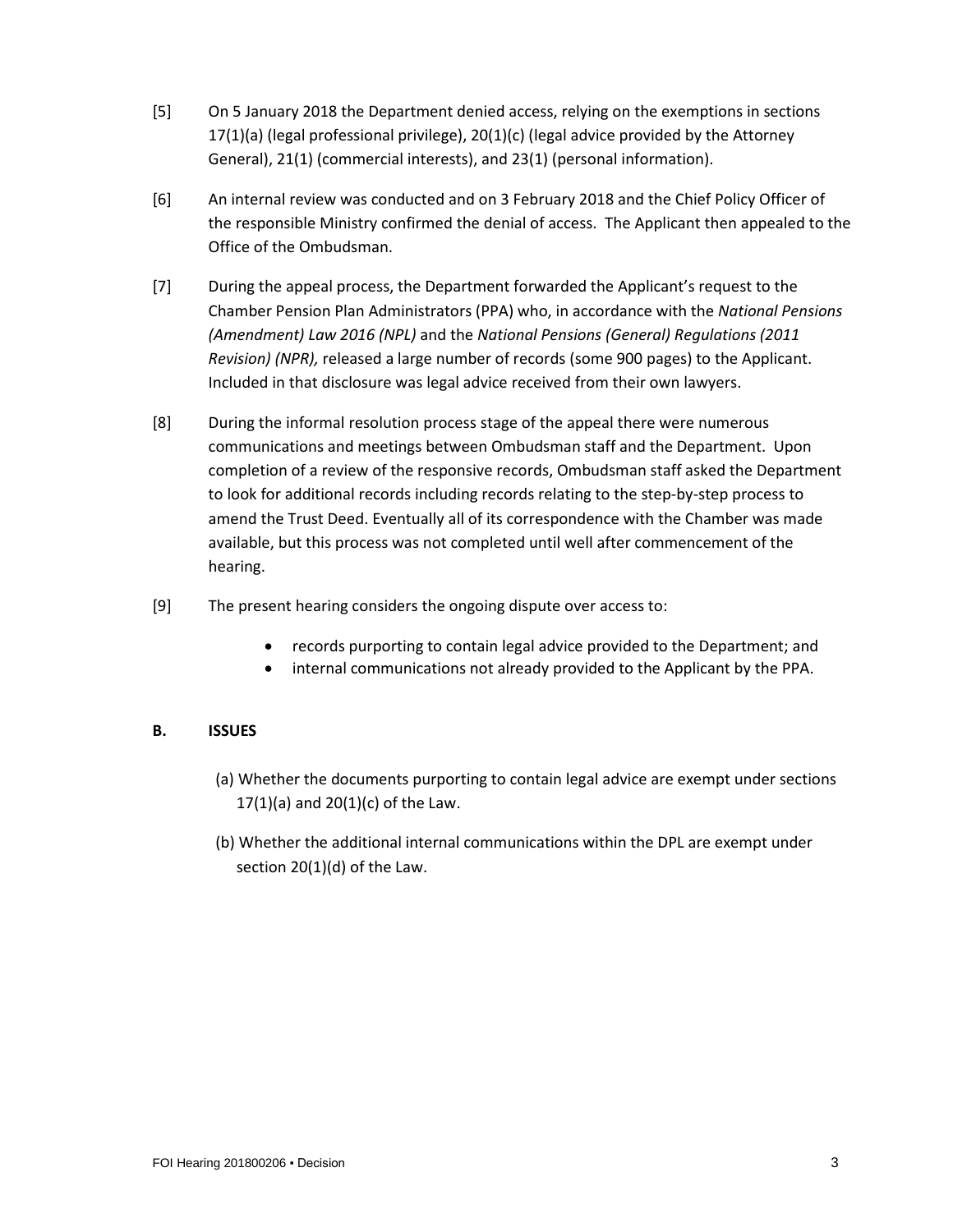## **C. CONSIDERATION OF ISSUES**

- **(a) Are the documents purporting to contain legal advice to the Department exempt under section 17(1)(a)?**
- [10] While reviewing proposed amendments to the Trust Deed of the Chamber Pension Plan, the Department's Deputy Director – Pensions exchanged correspondence with legal counsel in the Attorney General's Chambers, requesting and obtaining legal advice in a number of emails and attachments between 14 June 2016 and 30 October 2017.
- [11] Citing *Balabel and Another v Air India [1988] 1 Ch. 317*, the Department argued that these communications constituted "confidential communication[s] between a lawyer and his or her client made for the dominant purpose of seeking or giving legal advice or professional assistance". Therefore, the Department argued that these communications are privileged from production in legal proceedings, which renders them exempt under section 17(1)(a).
- [12] The Applicant does not deny that the records under consideration are legal advice but argues that they should nonetheless be disclosed in the public interest.
- [13] There is a four-step test for legal advice in common law. For legal advice privilege to attach to all or part of a document:

*(i) there must be a communication, whether oral or written:*

*(ii) the communication must be of a confidential character;*

*(iii) the communication must be between a client (or his agent) and a legal advisor; and*

*(iv) the communication must be directly related to the seeking, formulating, or giving of legal advice.* <sup>2</sup>

- [14] I find that the responsive records consist of confidential communications between the Deputy Director – Pensions (the client) and their professional legal advisor. The communications relate to the seeking and receiving of advice of a confidential legal nature.
- [15] **Therefore, I am satisfied that the communications between the Department and their legal advisors would be privileged from production in legal proceedings on the grounds of legal professional privilege, and the exemption in section 17(1)(a) is engaged.**
- [16] The exemption in section  $17(1)(a)$  is not subject to a public interest test.

 $\overline{a}$ <sup>2</sup> *B v Canada, [1995] 5 W.W.R. 374 (B.C.S.C.)*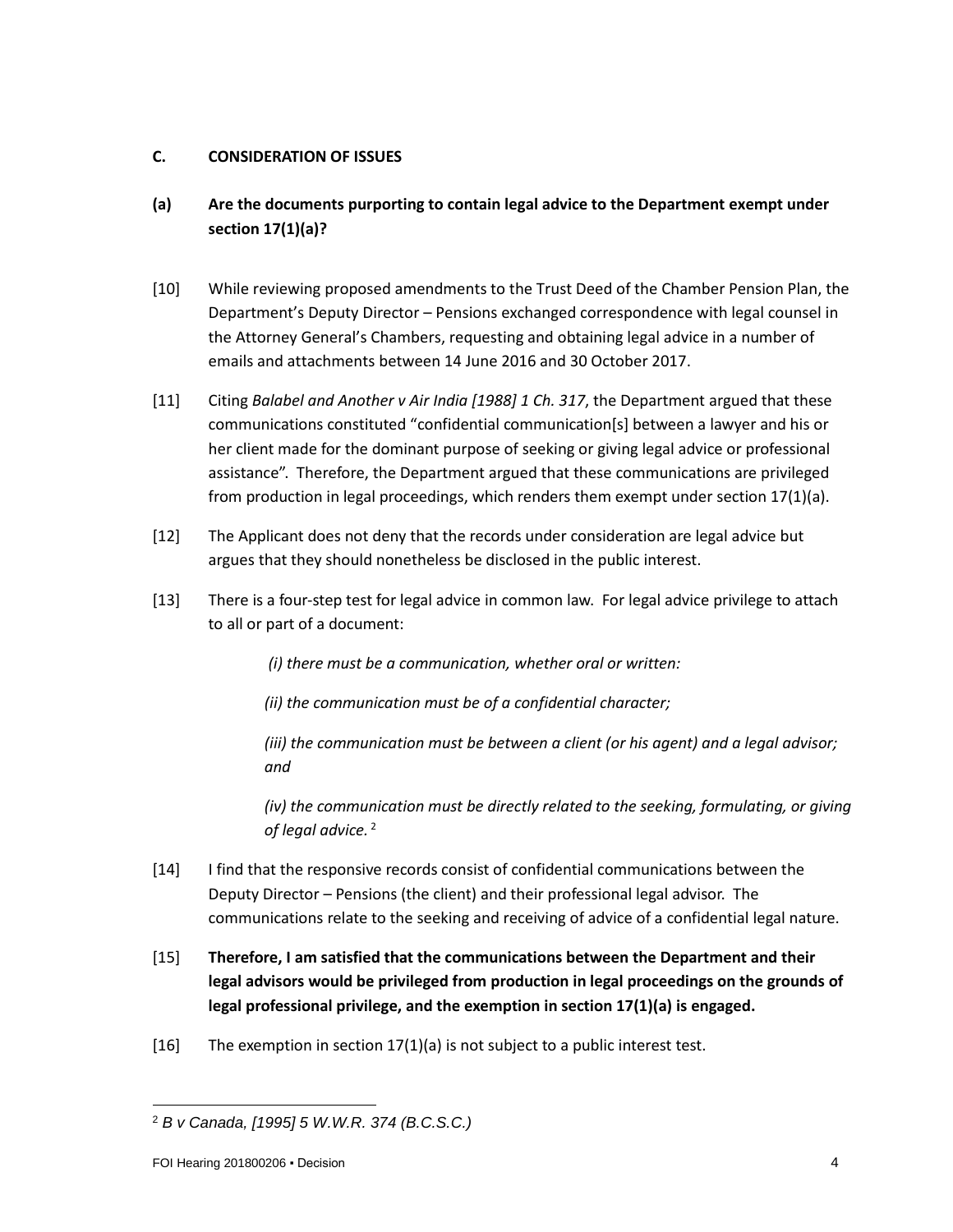- [17] Since I have found that the records identified as communications between the Department and their professional legal advisor are exempted, there is no need to consider whether any other exemption applies to the same records.
- **(b) Are the "internal communications within the DLP, not already provided to the Applicant by the PPA" exempt under section 20(1)(d) (prejudice to the effective conduct of public affairs)?**
- [18] The FOI Law assigns the responsibility for receiving requests, assisting applicants with identifying responsive records, conducting searches for records, analyzing those records for possible exemption, and responding to the application, to Information Managers (IMs). In order to accomplish these tasks within the timelines set out in the Law, IMs rely on the support and cooperation of all staff, including senior management, within their public authority.
- [19] In this case, the Deputy Director closely controlled the determination of what was considered responsive to the request by personally examining and vetting them. While this may have been appropriate given the complexity of the records, this course of action effectively excluded the IM from the FOI process, and prevented her from fully executing her role as intended under the Law. This also resulted in increased delays in the process.
- [20] As further discussed below, when a significant number of records were released by the PPA, the Department took this to mean that the request was narrowed down to only those records not yet disclosed. The Deputy Director conducted a comparison between the PPA records and the records held by the Department. However, the full extent of her assessment of the responsive records remained unclear to the IM and the OMB. The IM received verbal assurances from the Deputy Director that no further responsive records existed, but written confirmation that all records had been identified and disclosed to my Office was not received until very late in these proceedings.
- [21] Because of a lack of certainty regarding the extent of the responsive records in dispute, my Office spent a considerable amount of time conducting a detailed analysis, leading to a further search and additional records being located while this decision was being written.
- [22] In the end, 20 emails were found between the Director and the Deputy Director Pensions, which had not been disclosed to the Applicant:
	- 14 June 2016 (2 emails),
	- 31-May to 2 June 2016 (3 emails),
	- 28 June 2016 (1 email),
	- 5 to 6 July 2016 (3 emails),
	- 14 to 18 July 2016 (2 emails),
	- 26 July 2017 (1 email),
	- 6 to 21 September 2017 (3 emails), and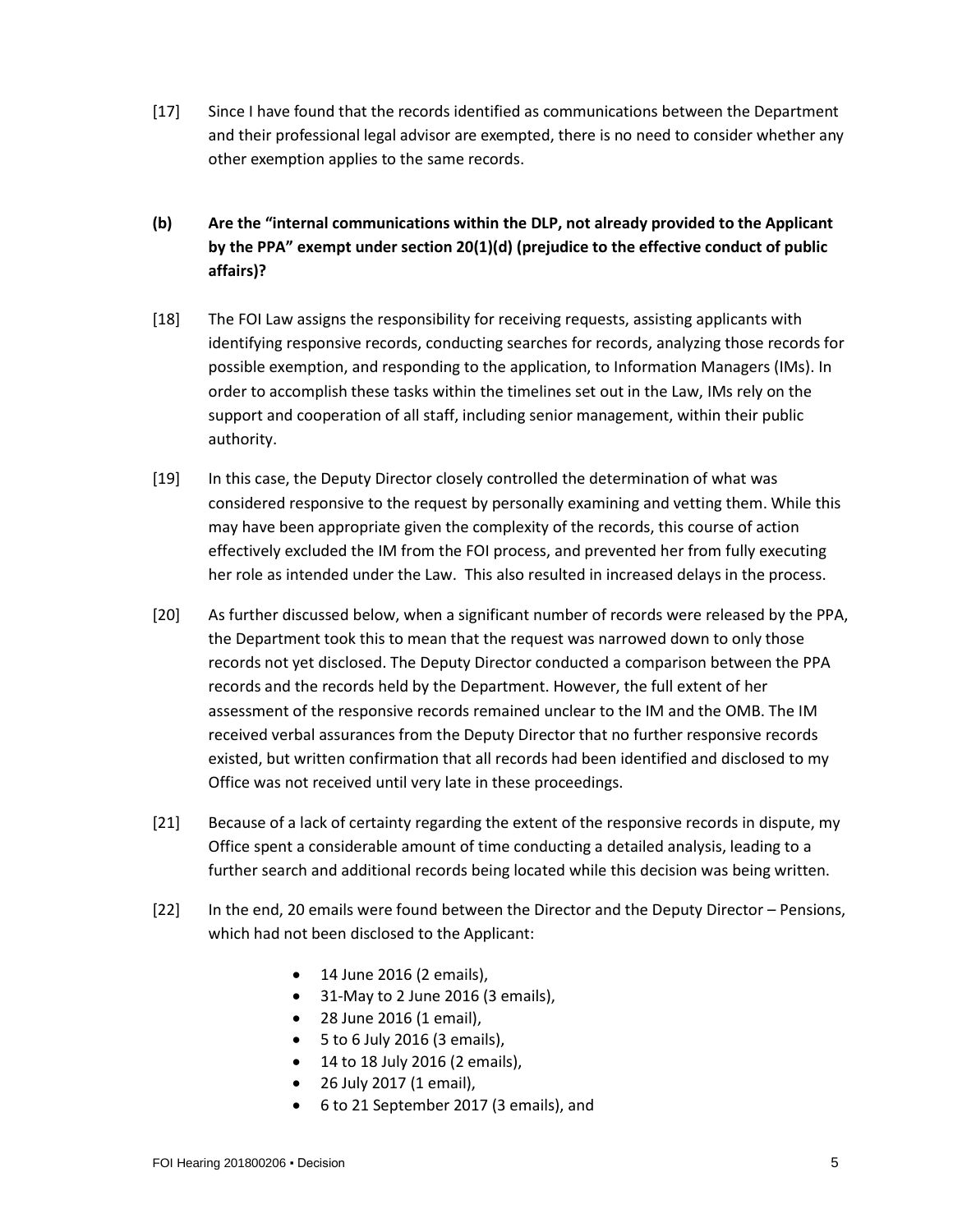- 19 to 30 October 2017 (5 emails).
- [23] The Department argued that these records should not be disclosed because:

*It is critical importance that the staff of DLP are able to confer and discuss issues in order to fulfil their regulatory functions. This ability to exchange communication is paramount to ensure they are properly able to complete the responsibilities of their offices. If the exemption is not upheld, it would inhibit the ability for the staff members to exchange ideas and perspectives in an open and candid manner and overall impede their ability to fulfil the department's regulatory responsibilities.*

- [24] The Applicant did not address the application of this exemption, rather he argued that they ought to be disclosed in the public interest.
- [25] The Department made a blanket claim of exemption of all internal communications not already provided to the Applicant by the PPA. The Department's failure to examine each record to determine whether partial access could be provided ignored the requirement in section 12(1) to provide partial access where possible.
- [26] I have examined the responsive records and find that they are either inconsequential or repeat information that is already known within the context of the communications with the PPA and which have already been disclosed.
- [27] Therefore, the disclosure of these records would not prejudice, or would not be likely to prejudice, the effective conduct of public affairs and the claimed exemption is not applicable.
- [28] **Consequently, I find that the exemption in section 20(1)(d) does not apply to the internal communications which have not yet been disclosed.**
- [29] Since I have found that the exemption is not engaged, there is no need to conduct a public interest test under section 26(1).

#### **D. ADDITIONAL ISSUES**

#### **a) Records relating to the Deputy Director's legal authority**

[30] The Applicant also requested the sources of authority the Superintendent (now known as the Deputy Director) relied on to approve the amendments to the trust deed, as indicated in the Notice of Hearing. I am satisfied that there are no additional responsive records to be considered in this regard.

#### **b) Disclosure - sections 6(4) and 3(7) of the FOI Law**

[31] The Applicant believes all of the records should have been provided by the Department itself under the FOI Law, not by the PPA under the NPL. I disagree.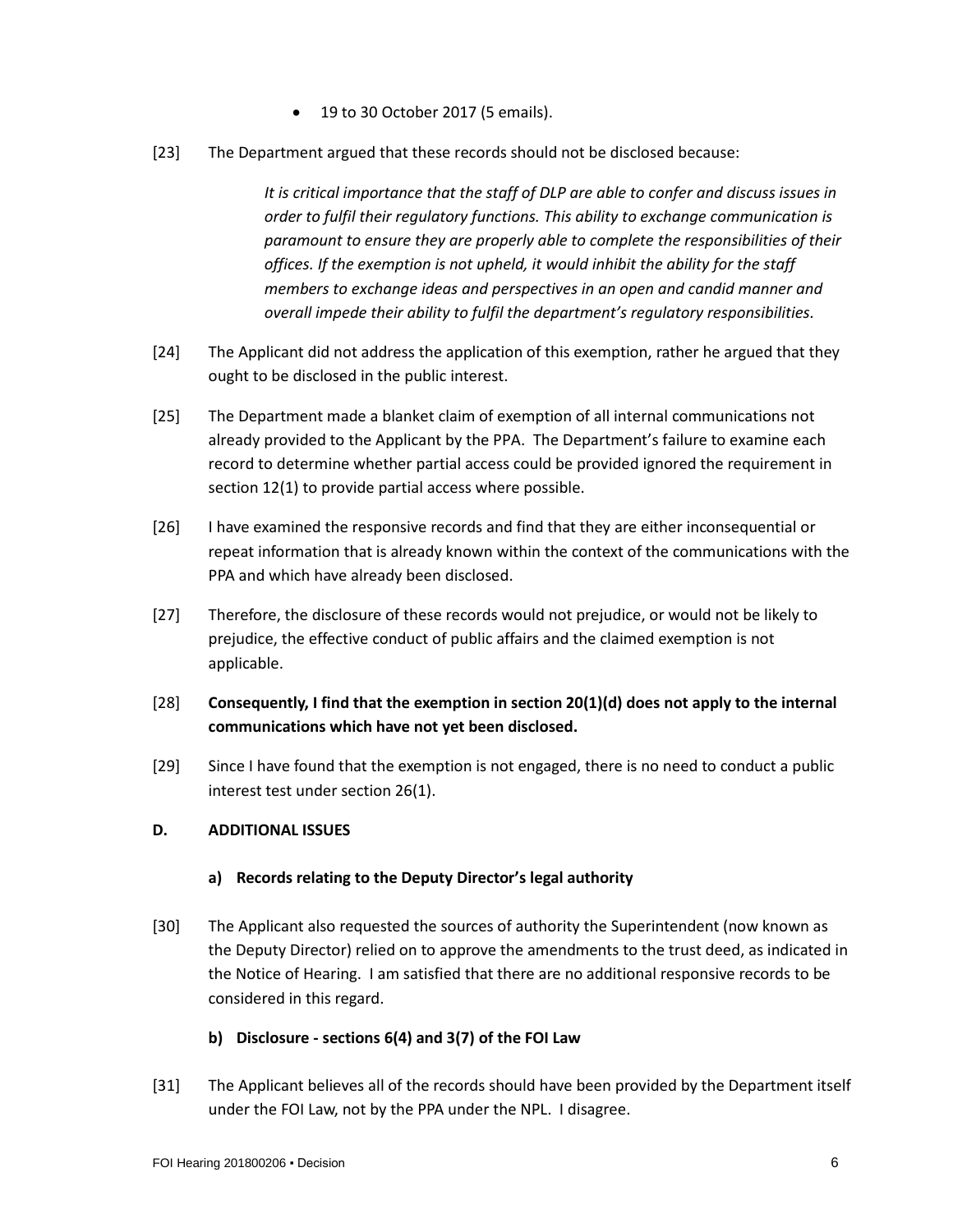- [32] Section 6(4) of the FOI Law provides that where a record is open to access pursuant to any other enactment then access to that record shall be obtained in accordance with the provisions of that enactment.
- [33] The NPL and NPR provide for disclosure of extensive information to members or persons who are eligible to become members of pension plans. The Applicant made a verbal request for information, however, the PPA initially did not provide the requested information. The Applicant only received disclosure after the Department reminded the PPA of their obligations under the law to provide information to members of the pension plan.
- [34] The Department takes the position that the release of records by the PPA means that the FOI request was narrowed down to the records held only by the Department (nonoverlapping records). The Department argues that it is not required to provide access to the same records that have already been disclosed by the PPA. I agree.
- [35] In my opinion, the spirit of this provision is to avoid duplicating disclosure efforts. In this case the Applicant had access to the records as a member of the pension plan and the PPA released the records to the Applicant. I see no point in requiring the exact same records to be released by the Department under the FOI Law.
- [36] My staff have diligently verified that the records released by the PPA are identical to the responsive records held by the Department, with the exception of the records considered in the sections above.
- [37] The Department also argued that section 3(7) of the FOI Law, which provides that "Nothing in this Law shall be read as abrogating the provisions of any other Law that restricts access to records", applies to the provisions of the NPL and NPR and means that disclosure to individuals who are not members or eligible to become members is not allowed. I disagree. This provision recognises that other laws may specifically restrict access to certain records. In the case of the NPL, the provisions grant access rights to members or individuals eligible to become members.

## **c) Failure to address part of the request**

[38] In points 13 and 14 of the request, the Applicant asked for:

*13. Investigations into violations of the Chamber Pension Plan operating under the provisions of unregistered Trust Deed amendment(s).*

14. Court action resulting from violations of the NPL and Regulations regarding *administration of the Chamber Pension Plan under the terms of unregistered Trust Deed amendment(s).*

[39] These questions remained unanswered until the Department, in their Reply Submission, stated that "13… there are no ongoing investigations being conducted into violations" and "14… there are no ongoing court action[s], resulting from violations".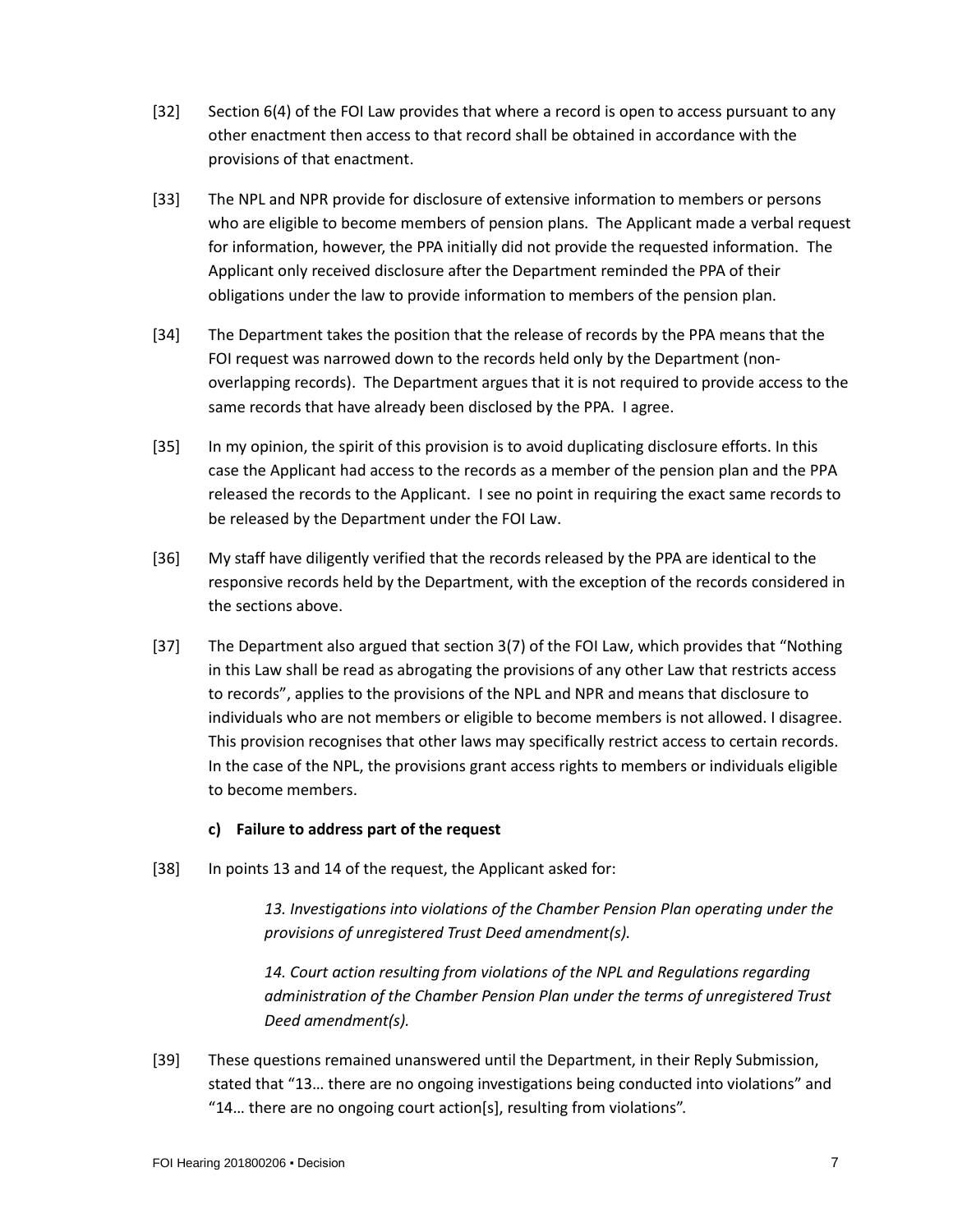- [40] I note that the Applicant's request was for any investigations or court actions in relation to the relevant trust deed amendments. It was not restricted to "ongoing investigations". The Applicant is entitled to know whether any records are held in relation to investigations or court actions, whether ongoing or not. If any such records are held, the Department must grant access to them unless an FOI exemption is applicable.
- [41] **Therefore, I direct the Department to provide the Applicant with its decision as required under section 7(5).**

#### **d) Record Keeping Practices**

- [42] The Department did not provide us with any records (other than the privileged communications discussed above) related to the Department's internal analysis of the proposed amendments. There were no meeting notes and only a few internal communications between the Director and Deputy Director – Pensions, and/or any other DLP staff, as listed above. The Deputy Director explained that the internal process is largely verbal, and internal emails appear to have been sent only occasionally. This accounts for the small number of internal records under consideration in this matter, which stands in sharp contrast to the much larger number of communications between the Department and the PPA, and the Department and their legal advisors.
- [43] In my view, the practice of conducting business verbally renders the internal decisionmaking process opaque, unaccountable, and contradicts the requirements of section 6 of the *National Archive and Public Records Law (2015 Revision)*, which demands that "Every public agency shall make and maintain full and accurate public records of its business and affairs...".
- [44] The amendment of a pension plan trust deed has the potential to have significant impact on the members of the plan. It is a complex process in which the Department plays a key role in the review and approval of the requested amendments.
- [45] **As I am authorized to do under section 44(1)(b), I therefore recommend that all internal discussions on current or future amendments to pension plan trust deeds as well as the Department's other business and affairs be recorded fully and accurately.**